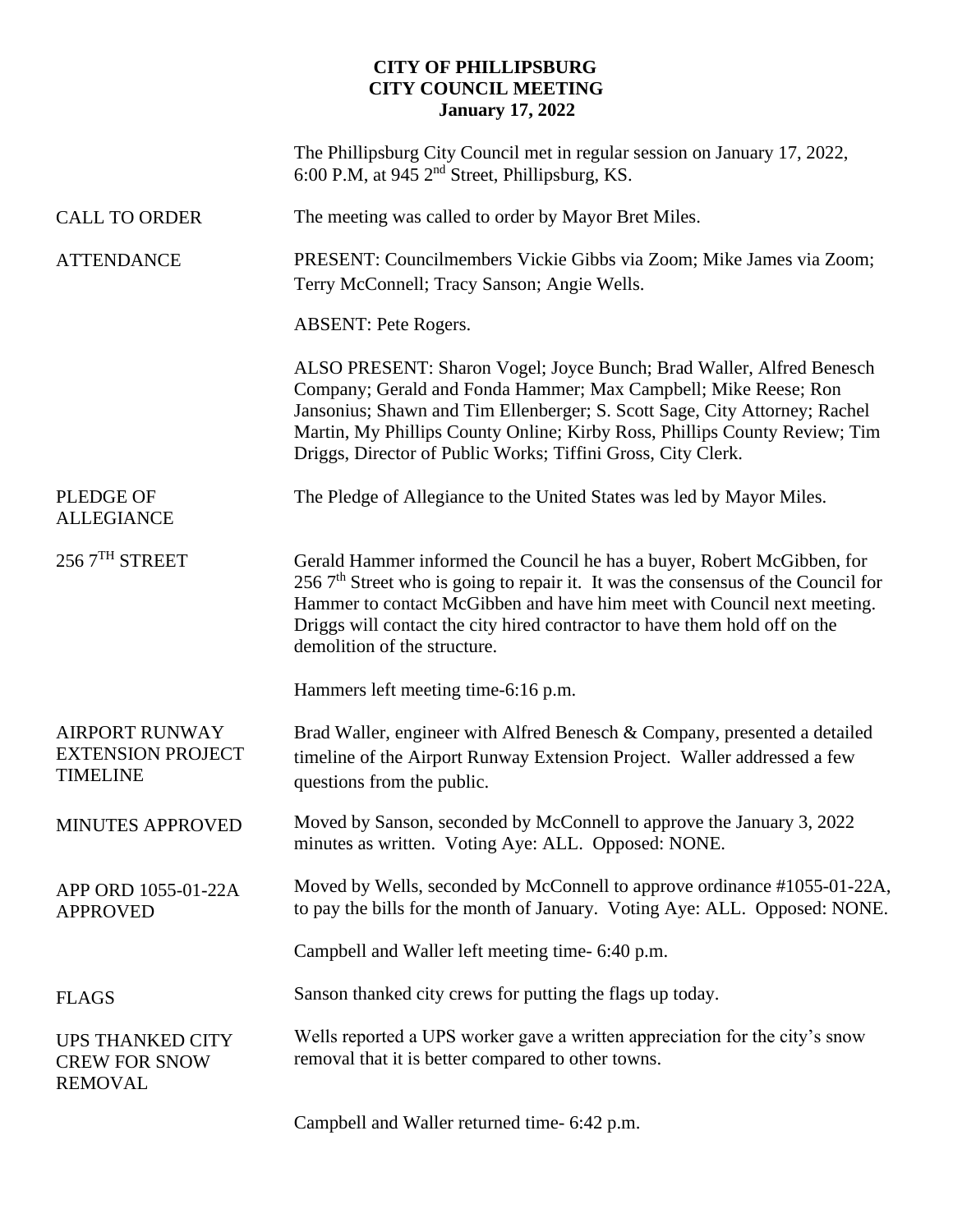| MUNICIPAL JUDGE<br><b>APPOINTED</b>              | Moved by Wells, seconded by McConnell to approve Mayor Miles appointment<br>of Bonnie Leidig as Municipal Court Judge. Voting Aye: ALL. Opposed:<br>NONE.                                                                                                                                                                                                |
|--------------------------------------------------|----------------------------------------------------------------------------------------------------------------------------------------------------------------------------------------------------------------------------------------------------------------------------------------------------------------------------------------------------------|
|                                                  | Campbell and Reese left meeting time- 6:43 p.m.                                                                                                                                                                                                                                                                                                          |
| <b>CITY ATTORNEY</b><br><b>APPOINTED</b>         | Moved by McConnell, seconded by Wells to approve Mayor Miles appointment<br>of Scott Sage as City Attorney. Voting Aye: ALL. Opposed: NONE. Mayor<br>Miles swore Sage into office.                                                                                                                                                                       |
| RWD NO. 1 MUTUAL<br>AID MEMORANDUM<br>FOR RECORD | It was the consensus of the Council to authorize Mayor Miles to sign a<br>Memorandum for Record for mutual aid with Phillips County rural Water<br>District No 1 for certified water operator assistance.                                                                                                                                                |
| <b>COUNCIL PRESIDENT</b><br><b>ELECTED</b>       | Moved by McConnell, seconded by Sanson to elect Mike James as Phillipsburg<br>City Council President. Voting Aye: ALL. Opposed: NONE.                                                                                                                                                                                                                    |
| YOXALL OBTAINED<br><b>CERTIFICATION</b>          | Driggs announced Travis Yoxall obtained his Water Operator certification.                                                                                                                                                                                                                                                                                |
| <b>2022 KRWA</b><br><b>CONFERENCE</b>            | Driggs encouraged Council to attend the KRWA Annual Conference on March<br>29-31 and encouraged Council to designate voting delegates prior to the KRWA<br>meeting on March 31 <sup>st</sup> .                                                                                                                                                           |
| <b>SNOW REMOVAL</b><br><b>CLARIFICATION</b>      | Wells asked Driggs to clarify snow removal. Driggs stated snow removal is<br>done by the city only in the city streets and at city facilities. The city does not<br>remove snow from residential driveways.                                                                                                                                              |
| <b>REPAIRS &amp;</b><br><b>INVENTORY</b>         | Driggs stated several pieces of equipment needed repair after the snow storm<br>and that the annual inventory was complete, items will be ordered to restock.                                                                                                                                                                                            |
| <b>ADA RAMP</b><br><b>EASEMENTS</b>              | Moved by Wells, seconded by McConnell to approve the mayor to sign the two<br>easements with USD #325 for the State Street Phase II Project in order to install<br>ADA ramps. Voting Aye: ALL. Opposed: NONE.                                                                                                                                            |
| <b>WASTEWATER UV</b>                             | Driggs reported the wastewater UV system update is complete and testing for<br>COVID in sewer samples has stopped for now.                                                                                                                                                                                                                               |
| <b>TIER II REPORTS</b>                           | Driggs said he is working on Tier II reports.                                                                                                                                                                                                                                                                                                            |
| 667 D STREET                                     | Driggs said he has obtained signed letters of consent to demolish the structure<br>from both owners of 667 D Street and he received a bid for the demolition in the<br>amount of approximately \$10,500. Moved by McConnell, seconded by James<br>to accept the bid and move forward with tearing down the structure. Voting<br>Aye: ALL. Opposed: NONE. |
| PLANNING COMM                                    | Planning Commission meeting is scheduled for Tuesday, January 18, 2022.                                                                                                                                                                                                                                                                                  |
| <b>FIRE DEPARTMENT</b><br><b>DONATIONS</b>       | Gross expressed appreciation for the donations to the Fire Department: \$1,500<br>from Midwest Energy and \$1,000 matching funds from Phillips County for<br>grain bin rescue equipment, and \$100 from Rick Nyland toward the fire<br>extinguisher maintenance services.                                                                                |